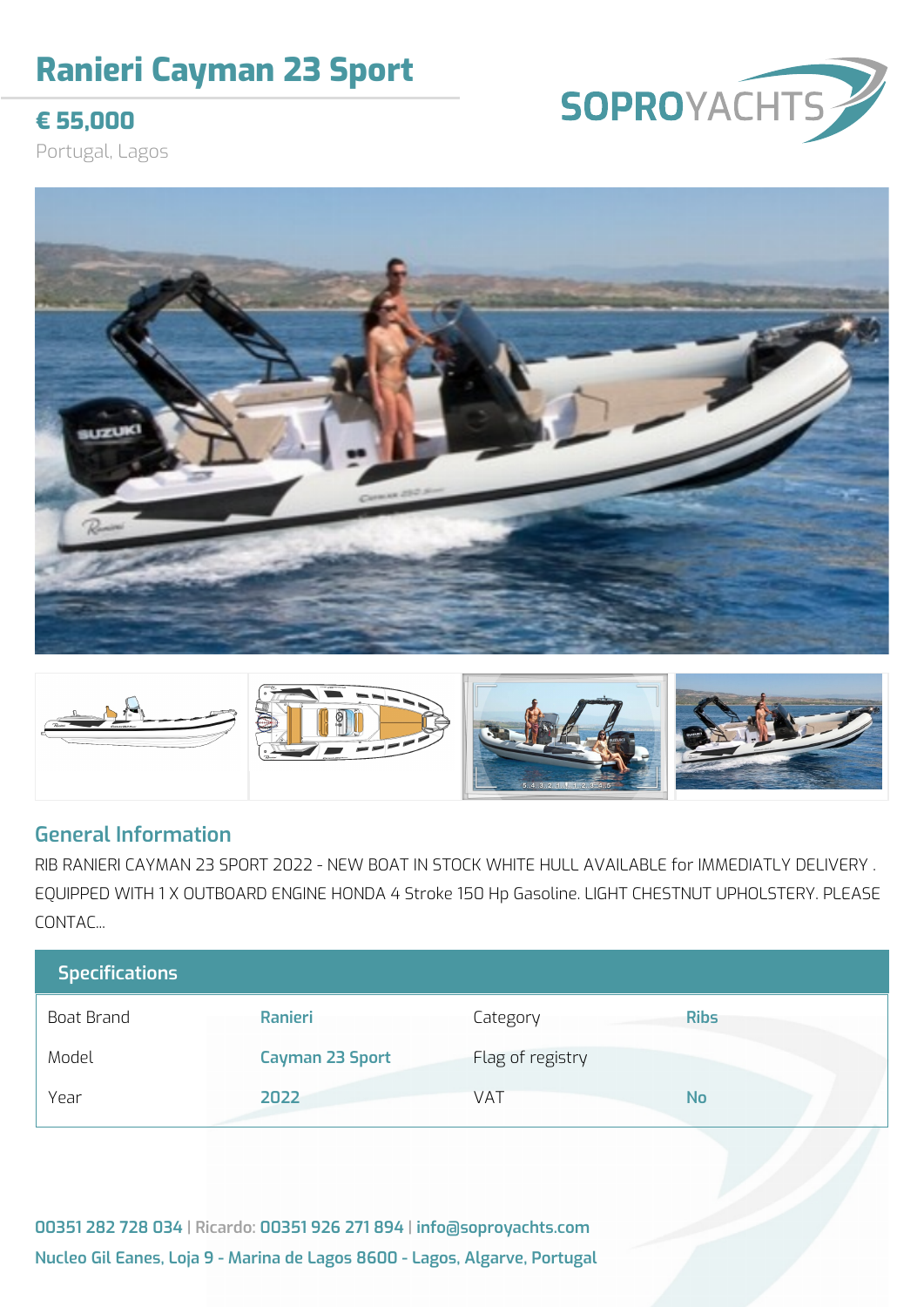## **Ranieri Cayman 23 Sport**

#### **€ 55,000**

Portugal, Lagos

# SOPROYACHTS

#### **Specifications**

| <b>Measurements</b>     |                 | Motors, Tanks & Propellers |                   |
|-------------------------|-----------------|----------------------------|-------------------|
| Length                  | 7 Mts           | <b>Motor Make</b>          | Honda             |
| <b>Beam</b>             | <b>2.80 Mts</b> | Motor Model                | 4 Stroke          |
| Max Draft<br>0.60 Mts   | Motor Power     | <b>150 HP</b>              |                   |
| Accommodation           |                 | Motor Year                 | 2022              |
|                         |                 | Fuel Type                  | <b>Petrol Lts</b> |
| <b>Total Cabins</b>     |                 | <b>Water Tank</b>          | <b>Lts</b>        |
| <b>Beds</b>             |                 | <b>Black Water Tank</b>    | <b>Lts</b>        |
| <b>Bathrooms</b>        |                 | Propeller Type             | 3 blade           |
| Capacity                |                 | Propeller                  |                   |
| <b>Seating Capacity</b> |                 |                            |                   |